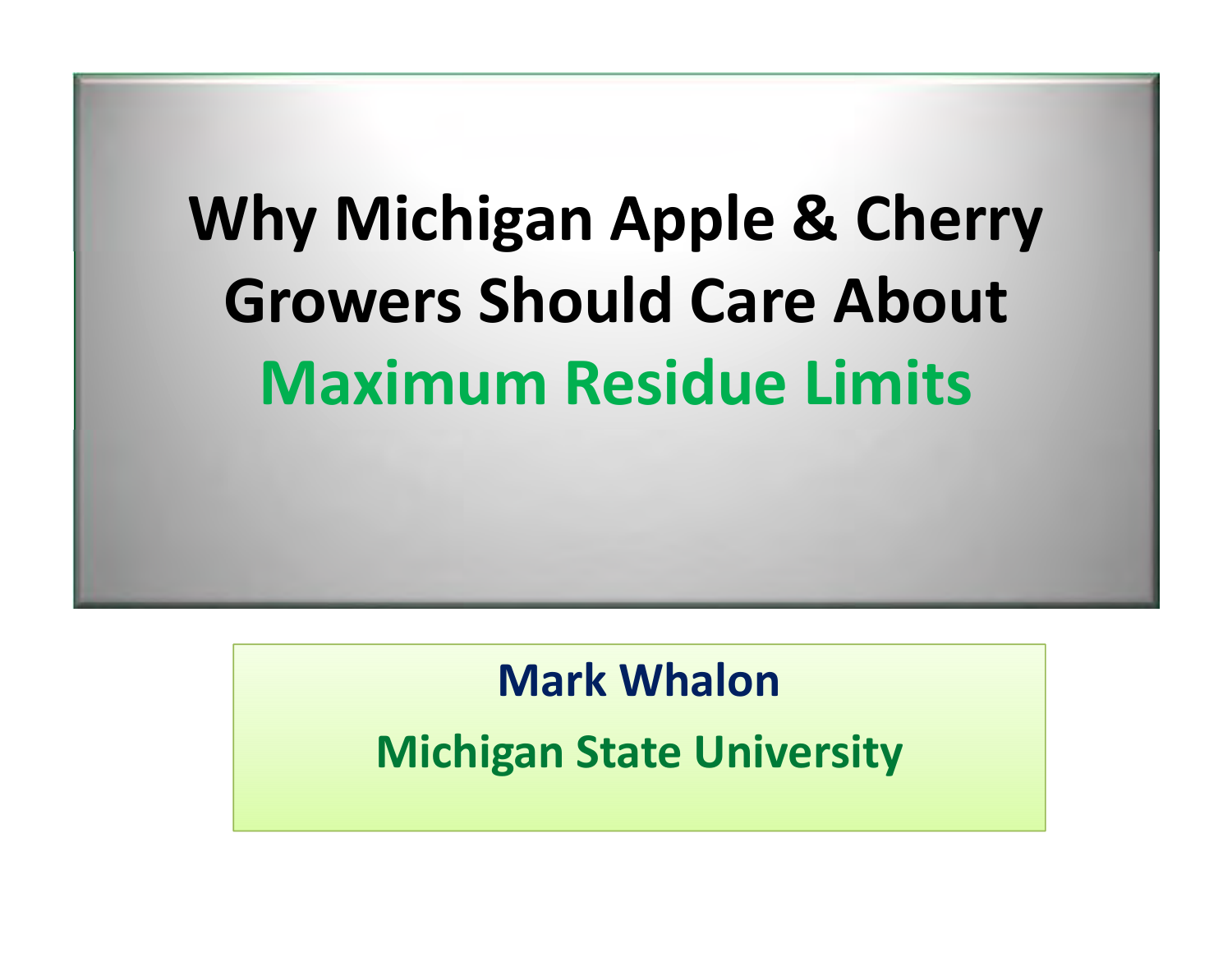#### **MRL Database: 100 Insecticides**

#### **Red Unharmonized (= agreed upon by all countries)**

|                      |                         | <b>US</b>      | <b>EU</b>                | Canada |                          | Germany (EU) |                  | Japan      |                |            | <b>Korea</b>   | Me <sub>&gt;</sub> |
|----------------------|-------------------------|----------------|--------------------------|--------|--------------------------|--------------|------------------|------------|----------------|------------|----------------|--------------------|
| <b>Chemical Name</b> | Codex PHI MRL PHI MRL   |                |                          | PHI    | <b>MRL</b>               | <b>PHI</b>   | <b>MRL</b>       | <b>PHI</b> | <b>MRL</b>     | <b>PHI</b> | <b>MRL</b>     | PF                 |
| $ 2,4-D$             | 0.01                    | 0.1            | 0.1                      |        | $\overline{\phantom{a}}$ |              | 0.1              |            | $\mathbf 0$    |            | $\overline{2}$ |                    |
| Acequinocyl          |                         | 0.4            | 0.1                      |        | $\mathbf 0$              |              | 0.1              |            | 1              |            | 0.5            |                    |
| Acetamiprid          |                         |                | 0.1                      |        | 1                        |              | 0.1              |            | $\overline{2}$ |            | 0.3            |                    |
| Azinphos-methyl      | $\overline{2}$          | 1.5            | 0.1                      |        | $\overline{2}$           |              | 0.1              |            | $\overline{2}$ |            |                |                    |
| <b>Buprofezin</b>    | 3                       | 4              | 0.5                      |        |                          |              | 0.5              |            | $\overline{2}$ |            | 0.5            |                    |
| <b>Captan</b>        | 15                      | 25             | 3                        |        | 5                        |              | 3                |            | 5              |            | 5              |                    |
| <b>Carbaryl</b>      |                         | 12             | 0.1                      |        | 5                        |              | 0.1              |            | $\mathbf{1}$   |            | $\mathbf{1}$   |                    |
| <b>Chlorpyrifos</b>  | $\mathbf{1}$            | $\mathbf{0}$   | 0.5                      |        | $\mathbf 0$              |              | 0.5              |            | $\mathbf{1}$   |            | 1              |                    |
| Fenarimol            | 0.3                     | 0.2            | 0.3                      |        | $\overline{\phantom{a}}$ |              | 0.3              |            | 1              |            | 0.3            |                    |
| Fenpropathrin        | 5                       | 5              | $\boldsymbol{0}$         |        | $\blacksquare$           |              | $\boldsymbol{0}$ |            | 5              |            | 5              |                    |
| <b>Kasugamycin</b>   |                         | 0.1            | $\overline{\phantom{a}}$ |        | $\blacksquare$           |              | $\blacksquare$   |            |                |            |                |                    |
| Lambda Cyhalothrin   | 0.2                     | 0.3            | 0.1                      |        | 0.1                      |              | 0.1              |            | 0.4            |            | 0.2            |                    |
| <b>Phosmet</b>       | $\overline{\mathbf{3}}$ | 10             | 0.2                      |        | 10                       |              | 0.2              |            | 10             |            | 10             |                    |
| <b>Thiram</b>        | 5                       | 7              | 5                        |        | 7                        |              | 5                |            | 5              |            | 0.3            |                    |
| Zeta-Cypermethrin    | 0.7                     | $\overline{2}$ | $\mathbf{1}$             |        | $\blacksquare$           |              | $\mathbf{1}$     |            | $\overline{2}$ |            | $\blacksquare$ |                    |

**Example One: in EU**, no more than 3 detectable MRLs or rejected so even if apples where under the MRL for 1-Captan, 2-Phosmet (Imidan), 3-Applaud and 4-Sevin the apples would be Rejected…because there are 4 detected residues.

#### **Example Two**: **Even one detected residue that is legal in the US, but not in the EU** would cause **Rejection**.

**Example Three**: **Chlorpyrifos can't be used anywhere near harvest** even though it may be the best, a**zero MRL** makes any residue illegal in the US so we can't spray fruit unless we're certain it will be exported.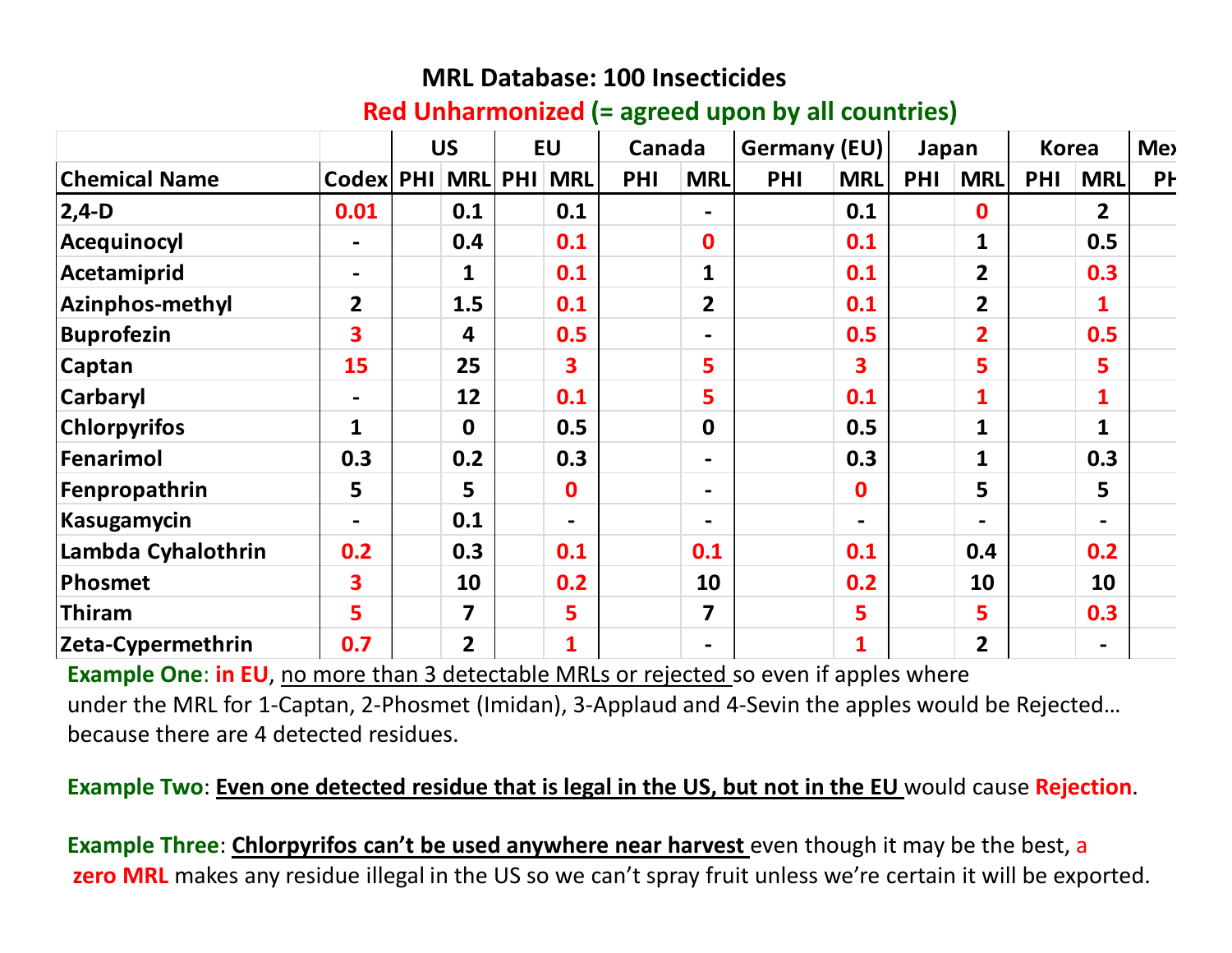



#### **Western Farm Press "Quote"**

- • **For anyone who grows or processes for export, MRLs are a daily concern. The U.S. EPA and California Department of Pesticide Regulation register and regulate the use of pesticides in the USA. Fewer and fewer foreign countries accept the US's standards.**
- $\bullet$  **Many of the major U.S. customers do not recognize EPA standards and set their own pesticide residue rules. MRLs are one of those standards set by many individual countries.**
- $\bullet$  **There are roughly 153 countries in the world who manufacture some chemicals and export agricultural products, therefore, there are over 150 sets of pesticide rules.**
- • **Heightened food safety concerns and the growing number of developing countries flexing their regulatory muscle have created a labyrinth of regulations that growers and processors must navigate successfully to ship products overseas without being penalized.**
- • **This not only includes knowing what residue levels are permitted at each destination…**
- • **But what chemicals are registered in which countries?**
- • **And, how do the residues on your fruit degrade?**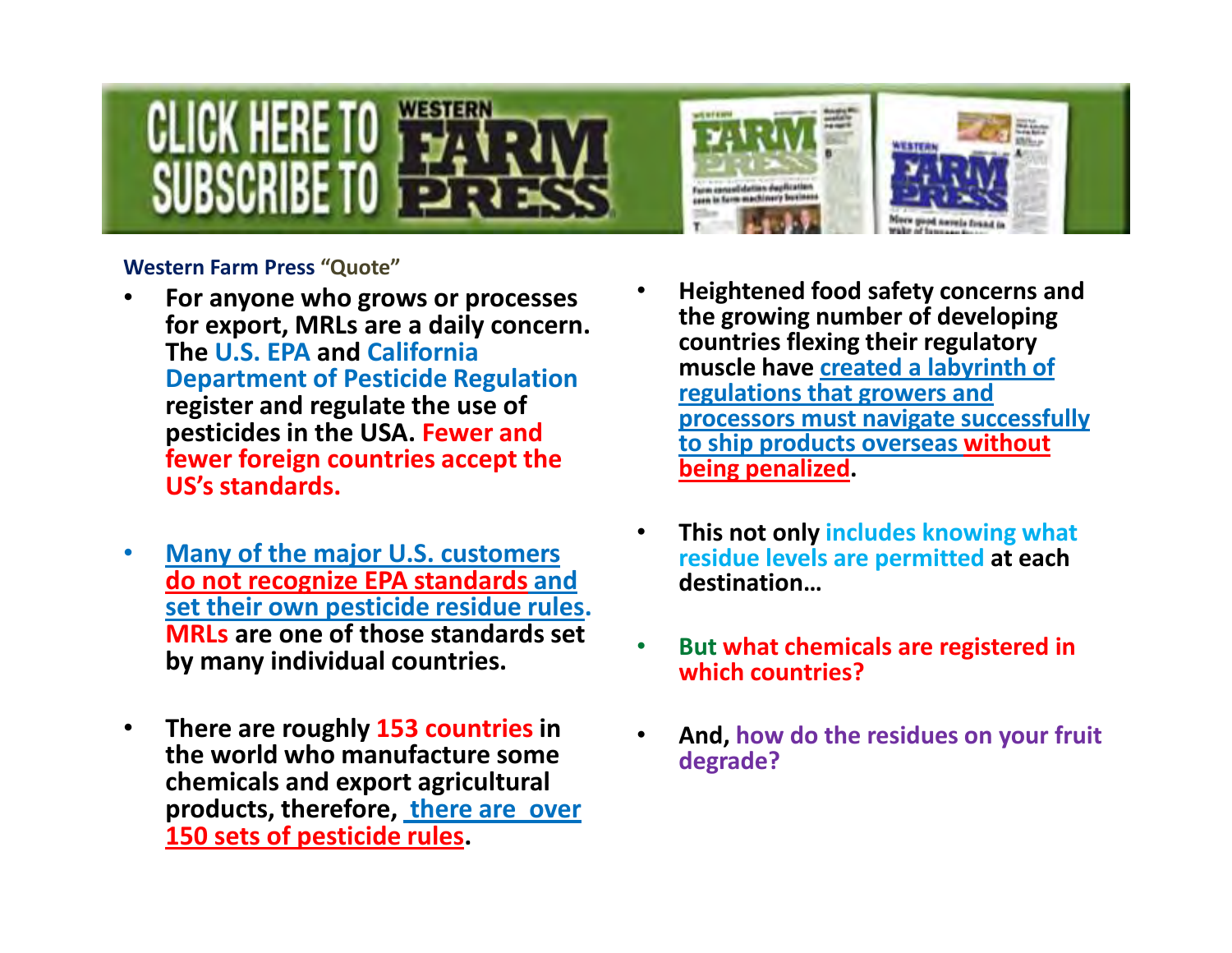# CLICK HERE I SUBSCRIBE TO



- • **Compounding the MRL issue is the fact that growers and handlers too often do not know where their crop will eventually be marketed.**
- $\bullet$ **Therefore, when making Pesticide Use Decisions, if in doubt, some say don't use it!**
- $\bullet$ **Others take their chances that there will be no pesticide residues found, if tested.**
- $\bullet$ **MRLs are increasing the stakes and creating Market ACCESS BARRIERs in overseas markets… and large Box Stores--**

### **The Large Box-Store/Chains: Story**

- **Baby food Manufacturers have**  •**long controlled pesticide residues through their own residue testing facilities…**
- **Now a number of large box**  •**store chains are beginning to set MRL-like standards for certain pesticides…**
- **Varies with the marketing chain**•
- •**Therefore, beware of whom you sell to, you can easily encounter residue standards that exceed US standards…**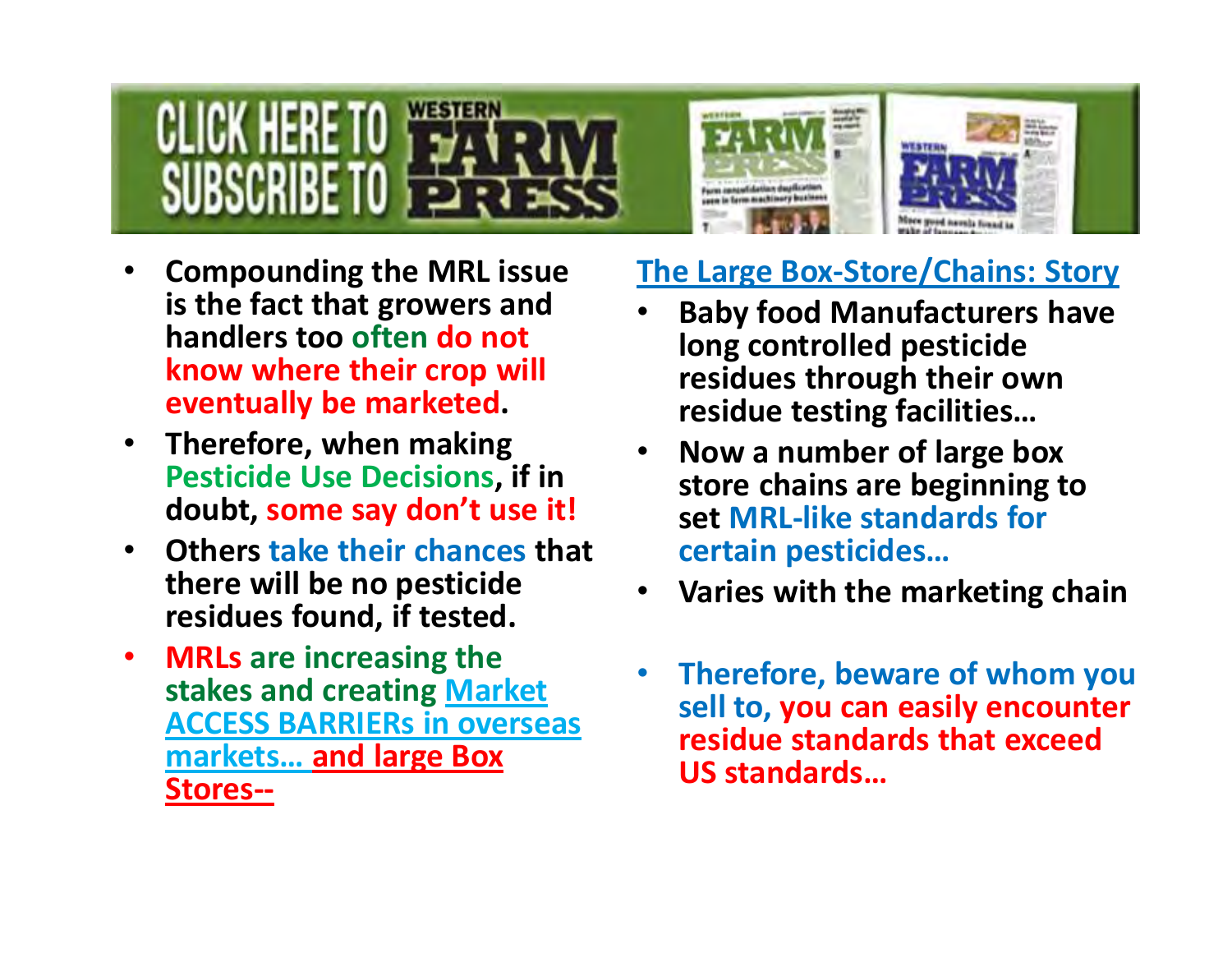# **Michigan Tree Fruit: The MRL Challenge… Close to Harvest Sprays**

### **Late Season Invasives, OBLR & Changing Pesticide Regulations:**



## **MRLs: A Growing Challenge**

- •**US & International Laws**
- • **Quality in the Market Place**
	- –**Residues >>> important!**
- •**Processed, Dried & Fresh Issues**
- •**Dynamic: MRLs Change / Evolve**
	- –**EU & USEPA: Neonics & Bees**
	- –**Gaming: International Market Place**
	- –**Processors, Packer/Shippers, Growers**
- • **FQPA = Fewer Water Soluble AI's**
	- – **Some Pesticides Residues last longer…easily detected!**
	- –**Dried cherry harvest without water????**
- •**Anyone can detect Residues, but are they "legal" residues?**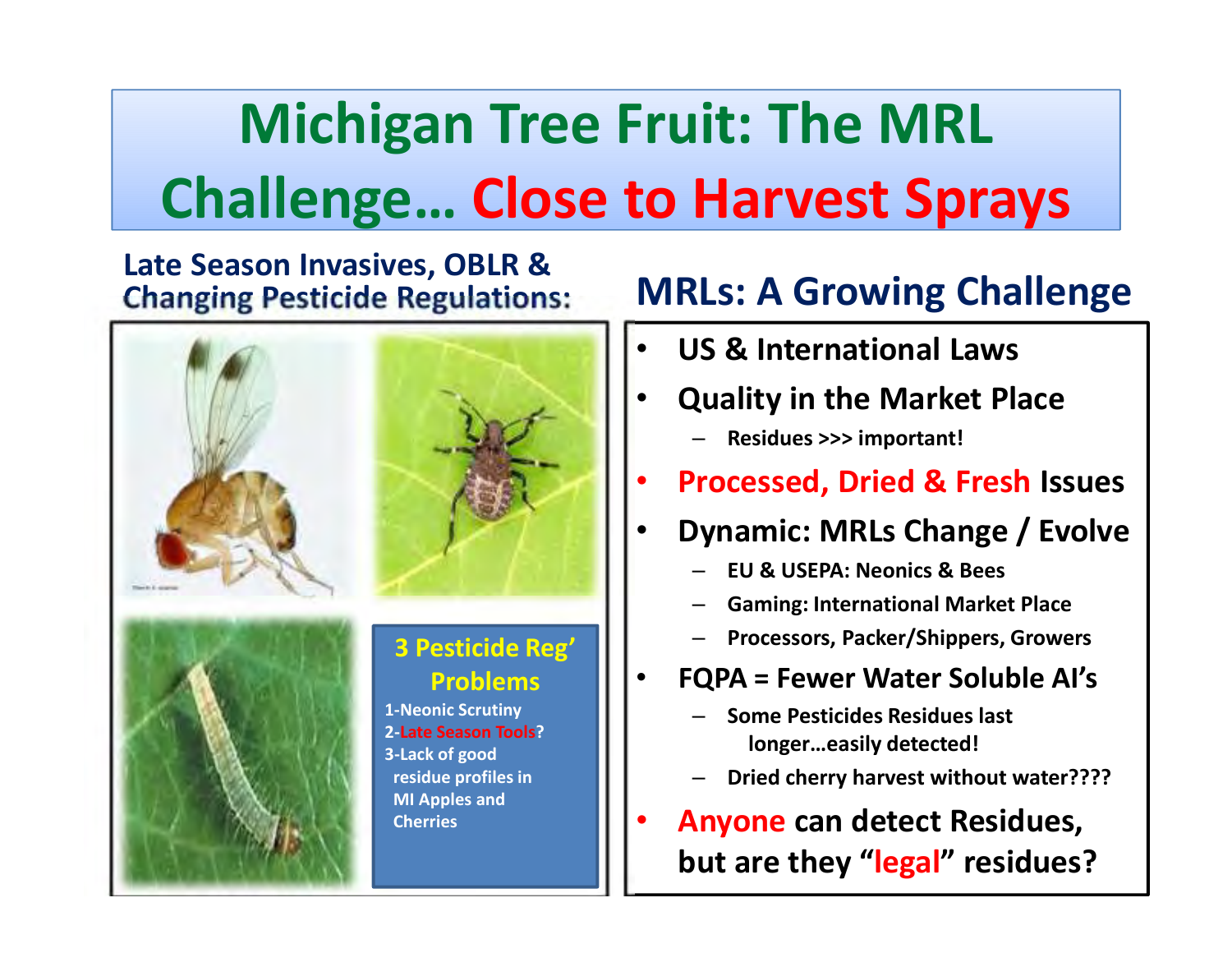# **What we need to know?"To Export Safely"**

- **1-What pesticides are registered and approved in which Countries and Which Stores? And, what materials are banned in which overseas markets? How are MRLs changing country to country annually?**
- **2-What MRLs exist for which pesticides in each likely export destination?**
	- –*Also, your crop might be trans-shipped once it arrives to another country with different MRLs than the first destination… (historical cherry issue…)*

#### **3-How do residues on your fruit degrade (breakdown or go away)?**

**Key Factors in Estimating MRL Degredation:**

- **Spray date(s) + Rate(s) + Deposition + Weather + Fruit-Handling Factors = harvest residues…**
- **But also: Where are residues measured in transport/shipping? –initial handling, Pack-out, processing, storage, trans-shipping, dock hold, transport systems, direct market storage…**
- **MRL Management Requires: Intimate Knowledge of the trade path and the 'risk' you can "livewith"… (is your comfort with the probability of failure: 1 in 2? or 1 in 20,000?)**
- –**Risk assessment requires residue decline studies, and mathematical probability estimates (modeling).**

**4-Most Commodities just say this (above) is too complicated…therefore, just shoot for the most restrictive market we might sell to and that's our standard…** 

**- What is the best strategy for MRLs on Your Crop?**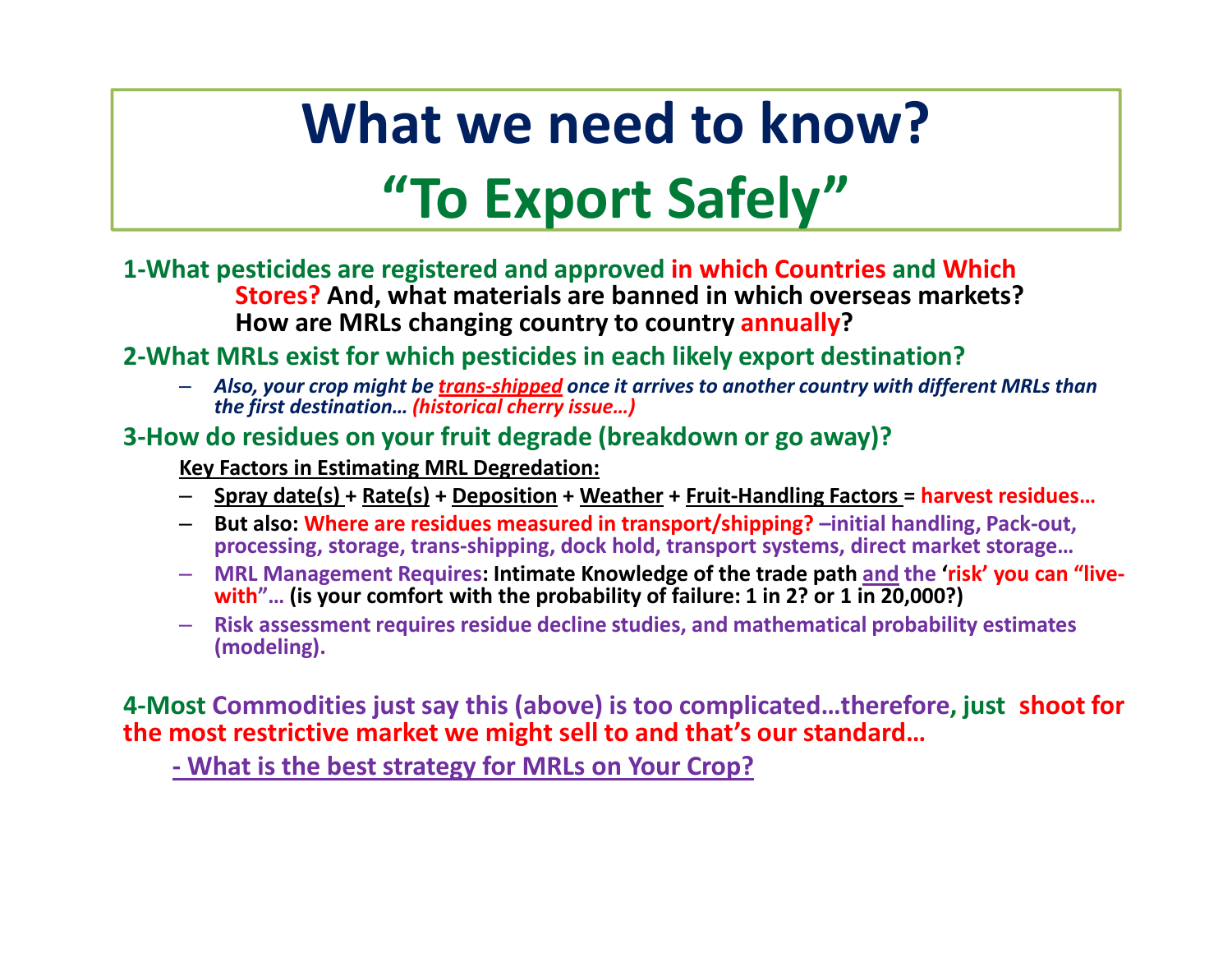#### **New Zealand's Process for Assuring that No Shipment to a Foreign Market will Trigger MRL!**

#### **Processes in establishing pre harvest interval (PHI) and MRL advisory tools for growers**

#### **Pipfruit NZ experience**

- A significant and multiple year data base of residue results x spray application details are required to initially develop a model
	- o PNZI had 15 years of residue data to fall back on for determining PHIs to meet REGULATORY MRLs
	- o PNZI used a new 3 year series of residue data collected over the period of introduction of a restrictive low input programme designed to meet EU private MRL standards
- •Wall Charts for regulatory PHIs are issued to growers each season start (ATTACHED)
- • Initially a spread sheet model was developed for the private standard programme aiming at a residue likelihood based on PHI and number of applications (see attached residue risk table). This was provided to all growers and trialled for 2 seasons with improvements each season
- • Private Standards vary and growers wanted the ability to follow a programme specific to the buyer they were supplying so a web based tool was developed from the spread sheet used previously and the 3 year residue data base
- $\bullet$  This permitted growers to search by **trade name or active ingredient** and receive **a PHI** for 100% EU MRL, 80%, 70%, 50%, 30% and <10% of the EU regulatory MRLs. In the following screen shots of the web tool for each of the 3 categories (**BACTERICIDES AND FUNGICIDES; INSECTICIDES AND MITICIDES; SPECIAL USE PRODUCTS**) these are the columns headed; **E E80 E70 E50 E30 EAF**. A notes section was incorporated to assist growers decide the risks associated with a particular product
- • The system appears to have worked well with requested to extend it further for other market destinations with special requirements e.g., Russia, Thailand, Indonesia, Malaysia

#### **General Comments**

- Balancing product use and MRL restrictions impacts effective phytosanitary measures and ends up as a compromise if short residual life products are unavailable
- If growers do not know where their product will end up they follow the most restrictive programme
- • It is important that a good residue dataset is available that can be correlated with spray diaries (product use data) to determine PHI for a specific residue
- • Don't start off too restrictive in the PHI recommendations – you need the data to refine the down to be as restrictive as needed rather than start off restrictive – growers get upset with too big a PHI jump but need to see there are consequences of the programme changes. We started aiming for the EAF or <10% EU MRL target and because the programme PHIs were restrictive we didn't have the residue data to assess by how much to relax the restrictions to just start getting residues.
- • The major issue is restricting the programme to no more than 3 residues detected / sample Fungicides by their very nature are longer term residues (to be protective)and the IGRs have very long residue tails.
- •Any post harvest use of fungicides, DPA etc need to be factored in to the residue count as these will leave a residue

#### **New Zealand's Goal: In England, your shipment is rejected if > 3 residues are detected at any level….EAF = England Access Factor = Less than 15% of England's MRL**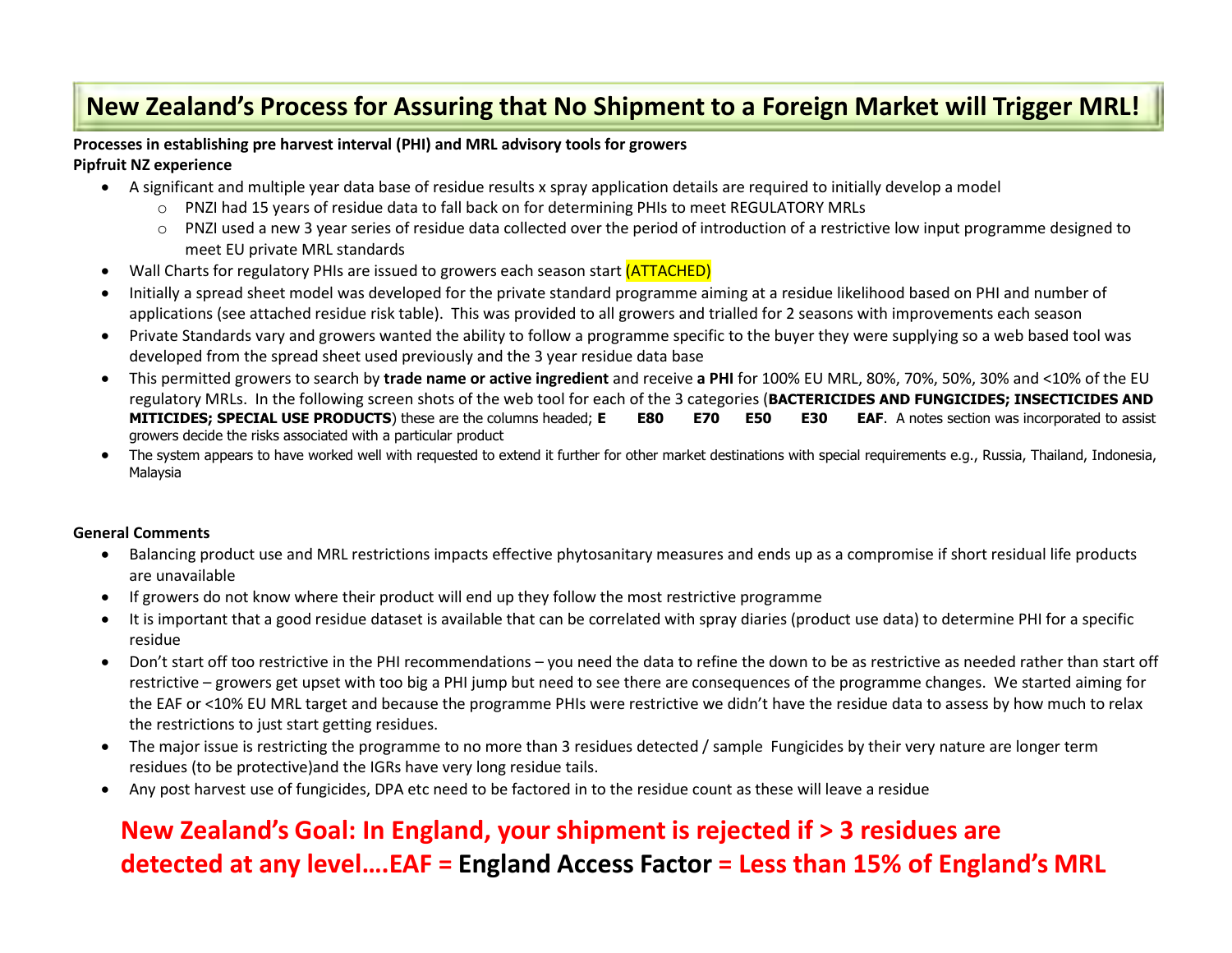### **Example: MRL Database for New Zealand Apple Growers 2009…it's updated annually!**

|                                   |                                             | residue programme data collected under commercial field use conditions. Actual use and climate may affect residues obtained) |                                       | EUROPEAN PROGRAMME PHIS & RESIDUE LIKELIHOOD (This guideline is by no means 'absolute' and was compled from available                                                                                                                                                                |                                                  |
|-----------------------------------|---------------------------------------------|------------------------------------------------------------------------------------------------------------------------------|---------------------------------------|--------------------------------------------------------------------------------------------------------------------------------------------------------------------------------------------------------------------------------------------------------------------------------------|--------------------------------------------------|
| PRE HARVEST INTERVAL              |                                             | <b>FAIL NE WANKS</b>                                                                                                         | <b><i>LITTING AND DEVICED TO</i></b>  | <b>THE LATER OF B</b><br><b>WELL MUGU UP TH</b><br><b>UKELIHOOD OF A WASLE</b><br><b>APPLICATIONS AT</b><br><b>APPLICATIONS AT</b><br><b>APPLICATION AT STATED PH</b><br><b>STATED PHILEAWAR A</b><br><b>STATED PRILEAWIGA</b><br>LEAVING A MENOVIE<br><b>DISTURB</b><br>contant (b) |                                                  |
| <b>IS REPORT FOR THE ONE</b>      |                                             |                                                                                                                              |                                       |                                                                                                                                                                                                                                                                                      |                                                  |
| PRE BLOCAL                        | APOLLO \$35C ACHILLES                       |                                                                                                                              |                                       |                                                                                                                                                                                                                                                                                      |                                                  |
| <b>PAE BLOCM</b>                  | APPLALD ASC. OVATIONS BV                    |                                                                                                                              | <b>New Zealand Strategy</b>           |                                                                                                                                                                                                                                                                                      |                                                  |
| <b>PRE BLOOM</b>                  | PIRMOR, PRITER                              |                                                                                                                              |                                       |                                                                                                                                                                                                                                                                                      |                                                  |
| To 15 NOV                         | <b>LUFENURON</b>                            |                                                                                                                              |                                       |                                                                                                                                                                                                                                                                                      | more than 1 application will result in a rosidue |
| TC-10EC                           | PRODGY                                      |                                                                                                                              |                                       | 1- Take their worst-case MRL country (UK)                                                                                                                                                                                                                                            | more than 1 application will result on residue.  |
| TO 1DEC                           | COMIC, MMIC                                 |                                                                                                                              |                                       |                                                                                                                                                                                                                                                                                      |                                                  |
| To COEC                           | <b>AVAUNT</b>                               |                                                                                                                              |                                       |                                                                                                                                                                                                                                                                                      |                                                  |
| To 11 DEC                         | FENANSTE                                    |                                                                                                                              |                                       |                                                                                                                                                                                                                                                                                      |                                                  |
| TO DAYS                           | ALTACOR.                                    |                                                                                                                              |                                       |                                                                                                                                                                                                                                                                                      |                                                  |
| 55 DAYS                           | CALYPSO, TOPSTAR                            |                                                                                                                              |                                       | 2- Develop a Chart from in-orchard sampling                                                                                                                                                                                                                                          |                                                  |
| <b>56 DAYS</b>                    | DIAZINON                                    |                                                                                                                              |                                       |                                                                                                                                                                                                                                                                                      | Not recommendd from European supply              |
| TAIWAYS                           | <b>MIT-EMEC</b>                             |                                                                                                                              | $(annually = real data!)$             |                                                                                                                                                                                                                                                                                      |                                                  |
| 18 DAYS                           | COANC, MAILC                                |                                                                                                                              |                                       |                                                                                                                                                                                                                                                                                      |                                                  |
| 13 DAYS                           | <b>DELEGATE</b>                             |                                                                                                                              |                                       |                                                                                                                                                                                                                                                                                      | more than 1 application not recommended.         |
| <b>14 DAYS</b>                    | AVO, VERDEX                                 |                                                                                                                              |                                       |                                                                                                                                                                                                                                                                                      |                                                  |
| <b>TADAYS</b>                     | <b>SUCCESS</b>                              |                                                                                                                              |                                       |                                                                                                                                                                                                                                                                                      |                                                  |
| <b>JIMRT</b>                      | PROCLAM                                     |                                                                                                                              |                                       | 3- Annually Publish a Wall Chart to put right in the                                                                                                                                                                                                                                 |                                                  |
| <b>104Y</b>                       | OIL SPRAYS                                  |                                                                                                                              |                                       |                                                                                                                                                                                                                                                                                      |                                                  |
| DOAT                              | MADEXI, CARPOVIRUSINE, V                    |                                                                                                                              |                                       | Spray Shed, Office & back door of their                                                                                                                                                                                                                                              |                                                  |
| <b>DEAY</b>                       | <b>BACTUR EACTURENCE OFF</b>                |                                                                                                                              |                                       |                                                                                                                                                                                                                                                                                      |                                                  |
|                                   |                                             |                                                                                                                              |                                       |                                                                                                                                                                                                                                                                                      |                                                  |
| <b>BACTERICIDES AND FUNDIDUES</b> |                                             |                                                                                                                              |                                       | houseso every grower and their hired                                                                                                                                                                                                                                                 |                                                  |
| <b>BISEX SECTION SHOCK</b>        | <b>ENVISONIST DEL BERREN M</b>              |                                                                                                                              |                                       |                                                                                                                                                                                                                                                                                      |                                                  |
| TO TO IL Petal fall               | CHORUS                                      |                                                                                                                              | hands don't screw-up!                 |                                                                                                                                                                                                                                                                                      |                                                  |
| TO 90% Pataidali                  | SCALA                                       |                                                                                                                              |                                       |                                                                                                                                                                                                                                                                                      |                                                  |
| TO 30% Patz full                  | <b>FLINT STAR</b>                           |                                                                                                                              |                                       |                                                                                                                                                                                                                                                                                      |                                                  |
| TO 90% Piecel Talk                | PRISTIVE                                    |                                                                                                                              |                                       |                                                                                                                                                                                                                                                                                      |                                                  |
| TO 100% Petal lat                 | <b>KEYSTREPTO</b>                           |                                                                                                                              |                                       |                                                                                                                                                                                                                                                                                      |                                                  |
| TO 31 OCT<br>TO 30 Naw            | NIMARCO EW. NEPTUNE                         |                                                                                                                              | 4- Annual Pre-harvest residue sample: |                                                                                                                                                                                                                                                                                      |                                                  |
| TO 30 Mpi                         | SCORE (MAG. EMERALD TOWN<br>DELAN WO. ALARS |                                                                                                                              |                                       |                                                                                                                                                                                                                                                                                      |                                                  |
| TO 30 Nov                         | NUSTAR NOVALL JOING                         |                                                                                                                              | <b>Required by law before</b>         |                                                                                                                                                                                                                                                                                      |                                                  |
| TO 30 Nov                         | <b><i>RATIONSSARK</i></b>                   |                                                                                                                              |                                       |                                                                                                                                                                                                                                                                                      |                                                  |
| TO DAYS                           | <b>FLINT</b>                                |                                                                                                                              |                                       |                                                                                                                                                                                                                                                                                      |                                                  |
| 45 DAYS                           | <b>STROBY</b>                               |                                                                                                                              | harvesting/transport to               |                                                                                                                                                                                                                                                                                      |                                                  |
| 45 DAYS                           | <b><i>HUPARENMALTI</i></b>                  |                                                                                                                              |                                       |                                                                                                                                                                                                                                                                                      |                                                  |
| <b>36 DAYS</b>                    | <b>DITINANE RANSHEILD/ MEOT</b>             |                                                                                                                              | plant/packer-shipper                  |                                                                                                                                                                                                                                                                                      |                                                  |
| 36 DAYS                           | POLYRAM                                     |                                                                                                                              |                                       |                                                                                                                                                                                                                                                                                      |                                                  |
| 35 DAYS                           | <b>RUBGAN FLO</b>                           |                                                                                                                              |                                       | 5- Additional random sample residue testing from                                                                                                                                                                                                                                     |                                                  |
|                                   |                                             |                                                                                                                              |                                       |                                                                                                                                                                                                                                                                                      |                                                  |
| <b>15 DAYS</b>                    | SYSTIMATE KON, VALIDUS 200                  |                                                                                                                              |                                       |                                                                                                                                                                                                                                                                                      |                                                  |
| 280AYS                            | MEAR GRANUPLO                               |                                                                                                                              | each receiving station                |                                                                                                                                                                                                                                                                                      |                                                  |
| 28 DAYS                           | THIS WANDE                                  |                                                                                                                              |                                       |                                                                                                                                                                                                                                                                                      |                                                  |
| 14DAF5                            | CAPTAN, DRIVIODDE, MERFRI                   |                                                                                                                              |                                       |                                                                                                                                                                                                                                                                                      |                                                  |
| 14 DAYS                           | DODNE ANLANE SYLUT PLUS                     |                                                                                                                              | <b>DODIE</b>                          | -10%<br><b>EDN</b><br>40%                                                                                                                                                                                                                                                            |                                                  |
| 1 DAY                             |                                             | COPPER PRODUCTS WE'llABLE SULPHURS, LIME SULPHUR                                                                             | COPPER 4 SULPHUR EASED PRODUCTS       |                                                                                                                                                                                                                                                                                      |                                                  |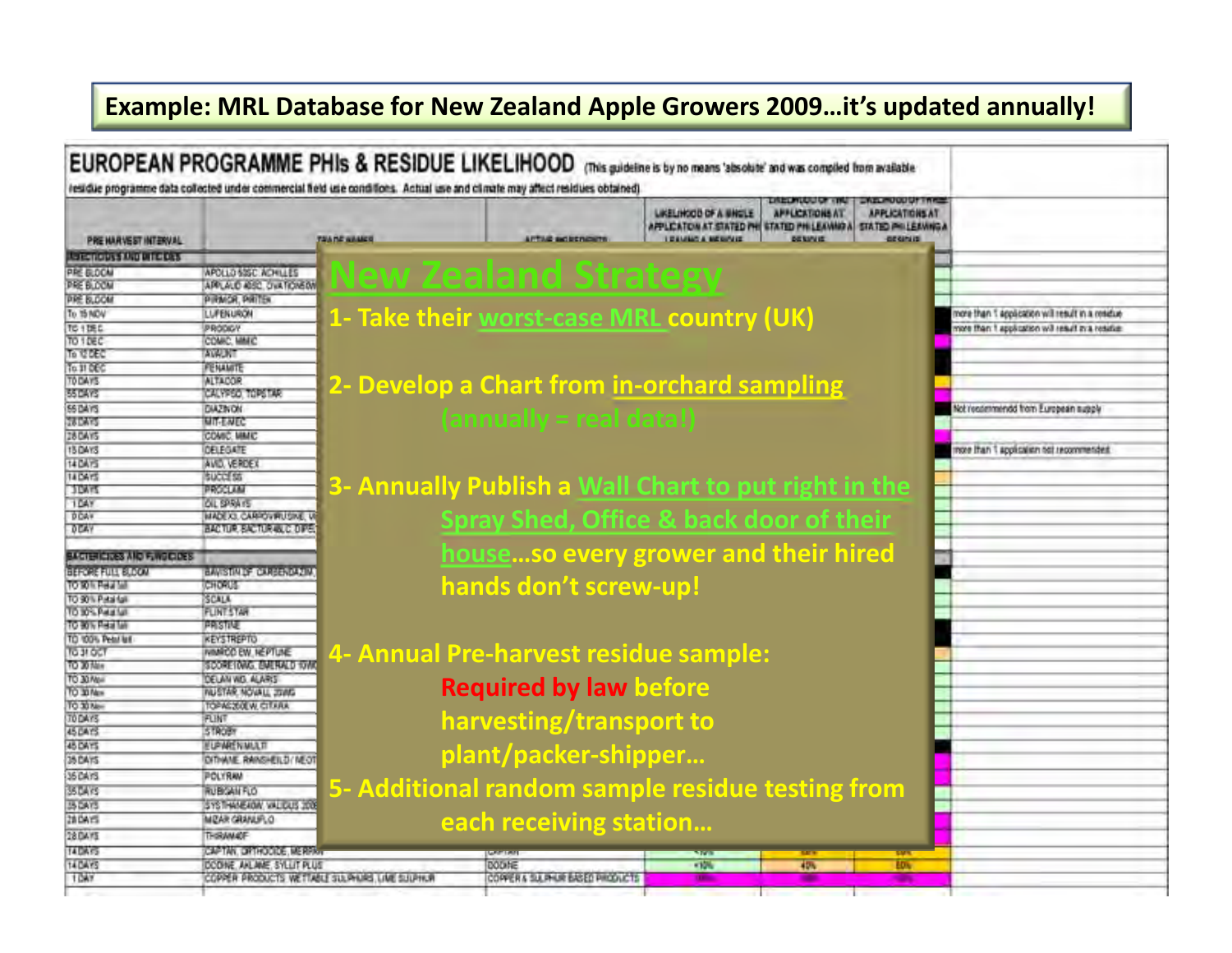## **If the industry wants an MRL Chart**

### **Here is a Plan! But it is not the ONLY plan possible!**

**Is a grower MRL Chart a Key to the Industry's Future?**

**1- Use all available data to get a jump-start…but is there such a thing as a cheap MRL?**

- **Can the tree fruit industries develop a focused effort on MRLs?**
- **Can we get a good 1st MRL chart done before the 2014 season starts… get going now!**
- **MSU can get growers trained, but not before an MRL Chart is developed!**
- **ANY SYSTEM will need Updating Annually as new materials and pesticide changes come…**
	- **This effort will be on-going…**

**2- How can we get all available sound residue data now? (reliable and pertinent pesticide residues)**

- **-IR-4: mostly not too useful: target upper max residues = US Legal upper residues…**
- **EPA: aligned with IR-4, but focused primarily on Major Crops, yet regulates minors too-**
- **- Databases (we already have access Minor Crop Farmer Alliance's International Database)**
- **- But the MCFA database only tells us what is permissible, not what you have on your fruit!**

**3- We will need to- Generate our own data (data is expensive \$\$\$) for many/most situations …**

**4- What are the \$\$\$, and methods that we need to get started? Example Strategy Below:**

- –**Apple & Cherry Commodity Support… this will cost \$\$\$**
	- **Processors, Packer-Shippers, Dryers….Cooperate? Collaborate? Provide MRL testing? Lead?** $\bullet$
- **Can we get both an Apple and a Cherry Industry Plan Together in 2013?**
- **MSU can help, but industry must move ahead: Industry's Decisions in 2013 and beyond…**
	- **Focused Effort Needed = Strategic Plan and Explicit 'buy-in' from key sectors of Industry…**•
	- **Grants: 2013-2017 Technical Assistance for Specialty Crop & Block Grants: 2013-4**
		- **(Are these 'a Fit' for MI Tree Fruit Industries and their MRL needs?)**

**5- Growers need \$\$\$ to get 'safe with MRLs': Processors, MSU, US Funding Agencies, GREEEN, USDA-NIFA, IR-4, donors & Foundations can help, but MRLs will take a concerted effort by the industry!**

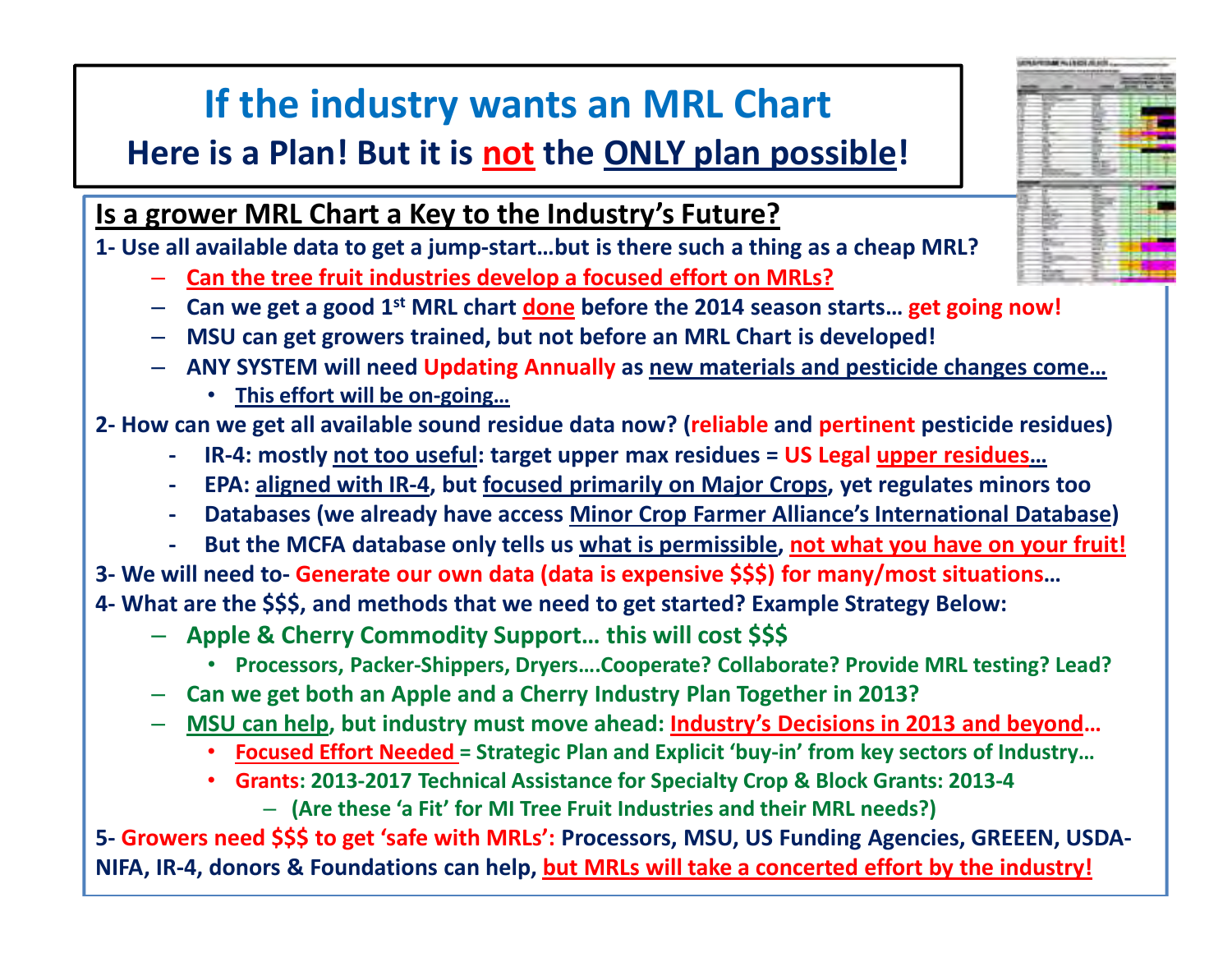#### **Current (Jan. 2013) Cherry Residues in some key Michigan markets: Note the Differences!**

| <b>Chemical</b>   | <b>Trade Name</b> | <b>U.S.</b> | <b>Codex</b> | EU/UK | <b>Australia</b> | Canada | <b>Japan</b> | <b>Korea</b>       | <b>Taiwan</b>  |
|-------------------|-------------------|-------------|--------------|-------|------------------|--------|--------------|--------------------|----------------|
| Acetamiprid       | Assail            | 1.2         | 1.5          | 0.5   | -                | 1.2    |              | $1.5^c \leftarrow$ | $1 \leftarrow$ |
| Azinphos-Methyl   | Guthion           |             |              | 0.05  |                  |        |              |                    | $2 \leftarrow$ |
| Azoxystrobin      | Abound            | $1.5\,$     |              |       | 1.5              |        |              | $2 \leftarrow$     | $1 \leftarrow$ |
| <b>Bifenazate</b> | Acramite          | 2.5         |              | 0.01  | 2.5              |        |              | 0.3                |                |

#### **Boscalid** Pristine 3.5**Yet this chart has little relevance** 3 4 1.7 1.7 3 1 1.7←

**Buntil we know what the residue is at harvest …** 

Captan Captan Time 11K or formulation to the Setting of the Setting of The Captan Captain 25 or for the Captan C Carbaryl **Sevin 10 or 10 in 10 in 10 in 10 in 10 in 10 in 10 in 10 in 10 in 10 in 10 in 10 in 10 in 10 in 10 i or, for overseas MRLs, when the fruit is tested in the UK or Taiwan…**

### **Chlorothalonil** Bravo 0.5 0.5 0.01 10 0.5 0.5 0.5<sup>c</sup> ← 0.01← **If you use Voliam flexi (8oz @ 3rd Cover) for cherry fruit fly & OBLR what will your Children 18 September 18 September 18 September 18 September 18 September 18 September 18 September 18 September 18 September 18 September 18 September 18 September 18 September 18 September 18 September 18 September 18 S**

- **Clofentezine** Apollo 1 0.5 0.02 0.1 0.2 0.2 0.5← **Diazinon** Diazinon 0.2 1 0.01 0.5 0.75 0.1 0.1← 1← **1- after the cooling pad?**
- **Dimethoate** Dimethoate 2 2 0.2 5 2 2 2←**2- after the cooling pad & processing?**
- **B** after the cooling pad and after freezing for 6 months?
- **Example 2 + 0.02 Term in 2 1 0.02 + 1 0.02 + 1 0.02 + 1 0.02 + 1 0.02 + 1 0.02 + 1 0.02 + 1 0.02 + 1 0.02 + 1 0.02 + 1 0.02 + 1 0.02 + 1 0.02 + 1 0.02 + 1 0.02 + 1 0.02 + 1 0.02 + 1 0.02 + 1 0.02 + 1 0.02 + 1 0.02 + 1 0.0**

**Fenarimol** Rubigan 1 1 1 1 1 1← 1← **Fenbuconazole** Indar 1 1 1 1 0.8 1 2 1← **Remember, now you have 2 residues to account for = Fenbutatin-oxide** Vendex 6 10 0.05 <sup>6</sup> <sup>10</sup>5 2 **thiamethoxam & chlorantraniliprole…**

| endiamide<br>הוווב | Belt    | ±.v |  | ⊥.∪ |  | $\sim$ $ \sim$<br>$\mathsf{U} \cdot \mathsf{V} \setminus$ |              |
|--------------------|---------|-----|--|-----|--|-----------------------------------------------------------|--------------|
| <b>Hudioxonil</b>  | Scholar |     |  |     |  | $\sim$                                                    | ∽←<br>$\sim$ |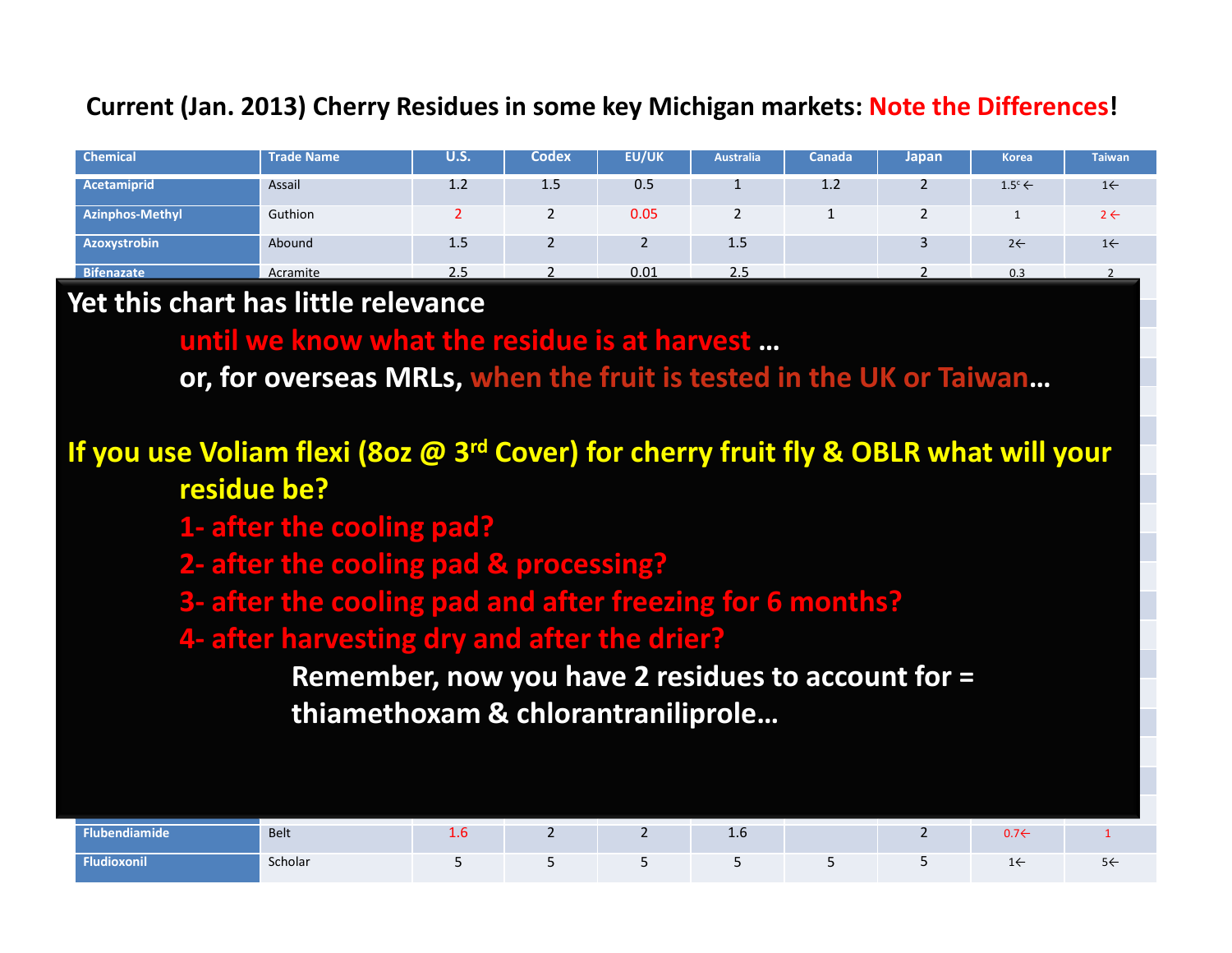